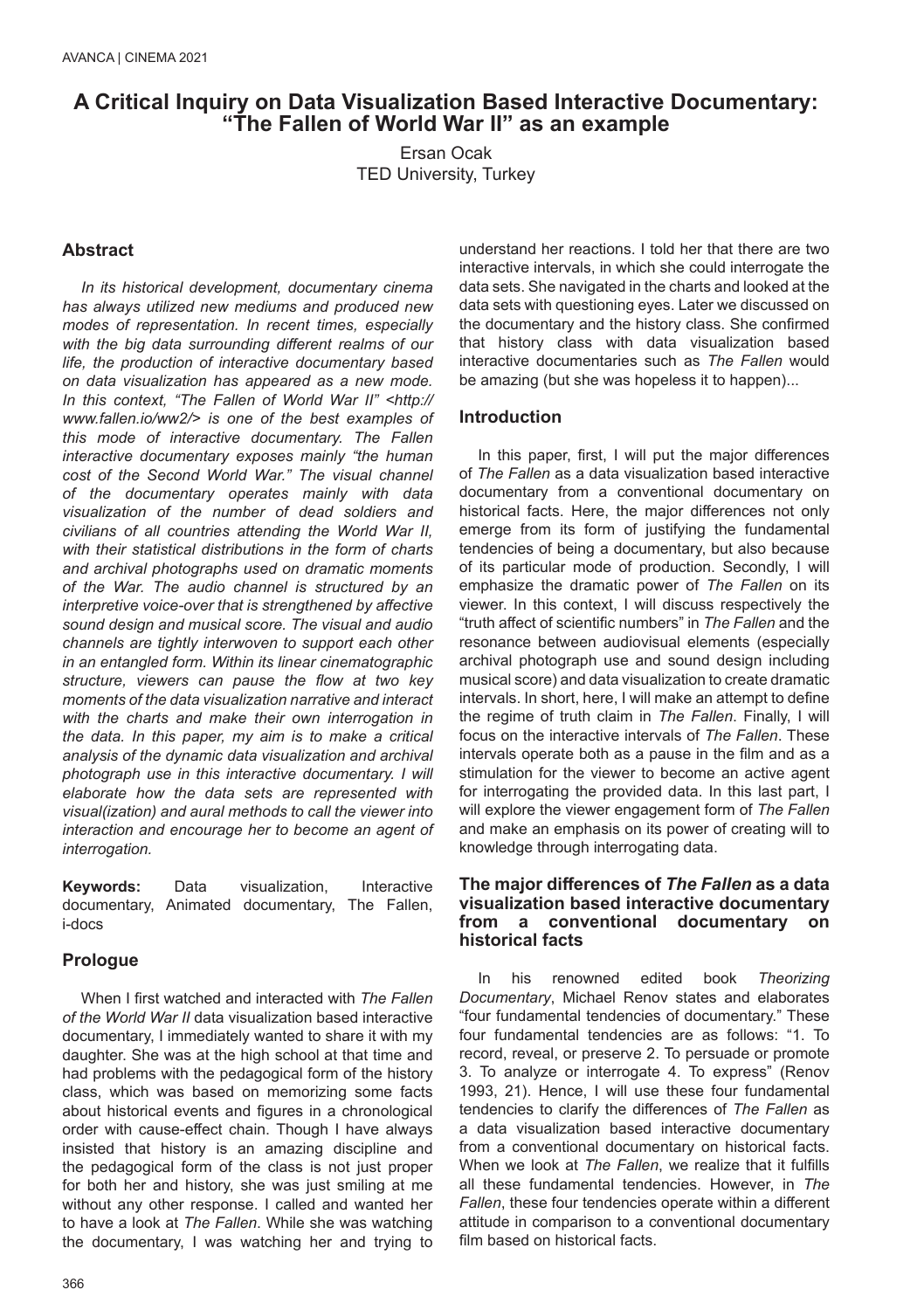Starting with the first fundamental tendency, this interactive documentary uses the registered official data and archival photographs as the 'records' that constitute its presentation. Though any camera record has not been used in *The Fallen*, the film has a very cinematographic language. This has become possible by the design of data visualization and insert of archival photographs within a cinematographic regime. Therefore, official data in the form of animated charts have become 'objective' records with the support of inserted archival photographs that reveal different perspectives and affects. Neil Halloran, as the director of the film, has designed each frame with the virtual camera of animated documentary and reproduced the records with mathematical interpolation of data sets by coding. The sound design, which consists of audio effects, musical score and interpretive voice-over, operates also in a cinematographic form and envelops the visually recreated records. Therefore, we can say that, *The Fallen* is not produced by shooting the real life and reproducing records by a camera, but by designing each frame and recreating the data and reorganizing the archival photographic records by the virtual camera of animation with a cinematographic visualization and audio design.

Secondly, *The Fallen* persuades affectively its audience to reconsider peace and war with the account of the dramatic number of loss of soldiers and civilians in the Second World War. This persuasion seems as an intervention from which the viewer cannot avoid. The exactness and seriousness of mathematical calculation and statistical demonstration of the losses that is created by data visualization and evidentiary role of the inserted archival photographs make the film so persuasive. In other words, the abstract images created in the mind of the viewer by mathematical calculation and statistical demonstration are completed with a visual encounter with the archival images of the war. This persuasive power is also increased by the sound design and musical score, which both envelops the visual storyline and increases the dramatic affect of the film. Of course, the interpretive voice-over also has a significant persuasive power, as it has always been in conventional documentaries on historical facts. However, the persuasive power of *The Fallen* arises mostly from its visual channel that consists of the scientific justification power of mathematics and statistics. The audio channel operates more as a supportive enveloping element in the persuasion process.

Third, the strongest tendency of *The Fallen* may be stated as the "analysis and interrogation capacity" of it. Here, the basic difference of *The Fallen* in particular and data visualization based interactive documentaries in general—from a conventional documentary film on historical facts is the changing analytical position of the viewer. In conventional documentary film, the viewer passively watches the analysis and is subject to interrogations made in/by the documentary on historical facts. In data visualization based interactive

documentary, the viewer is stimulated to take an active position and make the interrogation herself through analyzing the data sets on historical facts. Mathematical analysis of the data and statistical representations screened (out of the interactive intervals) empower the viewer by providing models of analysis that she can make. Hence, these mathematical calculation and statistical representation models enforce the viewer for taking an active interrogative position. She is expected to formulate new perspectives by formulating new questions. Therefore, the provided data is subjected to the viewer in data visualization based interactive documentary, rather than she has been subjected to the analysis and interrogations made in/by the conventional documentaries on historical facts.

Finally, *The Fallen* reproduces a different mode of expression by using data visualization and archival photographs that are enveloped with sound design, musical score and interpretive voice-over. This expression utilizes analytical thinking through mathematical calculation and statistical representation. It emphasizes the significance of numbers with powerful affects of archival photographs, sound design, musical score, and interpretive voice-over. By the assemblage of all these elements within its cinematographic "montage design," *The Fallen*  eroticizes data, stimulates emotions, and creates desire to know, understand, and make an account of war and peace through life itself. Therefore, *The Fallen's* viewer has a desire to know within its mode of expression. This is an unavoidable desire mechanism created by and provided to the viewer in the pedagogical interventionist expression of the film. In the establishment sequence of *The Fallen*, Neil Halloran, as the director of the film, presents the basic mathematical postulates, simple counting methods, and affective statistical representations of the data to the viewer. Hence, the viewer learns how she can follow the film. In the following sequences of the war and peace narrative, this time, the viewer gets how she can make similar analysis and interrogation of the data. After watching the narrative sequences that are established on the interrogative analysis of the data, in the interactive intervals, the data is openly provided to the viewer in which she can make similar analysis and interrogation. Therefore, with the capability gained from the pedagogical interventionist expression of the film, the viewer falls into "libido sciendi" and formulates questions or interprets the data in an interrogative analytic manner.<sup>1</sup>

#### **Dramatic power of** *The Fallen* **on its viewer**

In this section. I will discuss respectively the "truth" affect of scientific numbers" in *The Fallen* and the resonance between audiovisual elements (especially archival photograph use and sound design including musical score) and data visualization to create dramatic intervals. In short, here, I will make an attempt to define the regime of truth claim in *The Fallen*.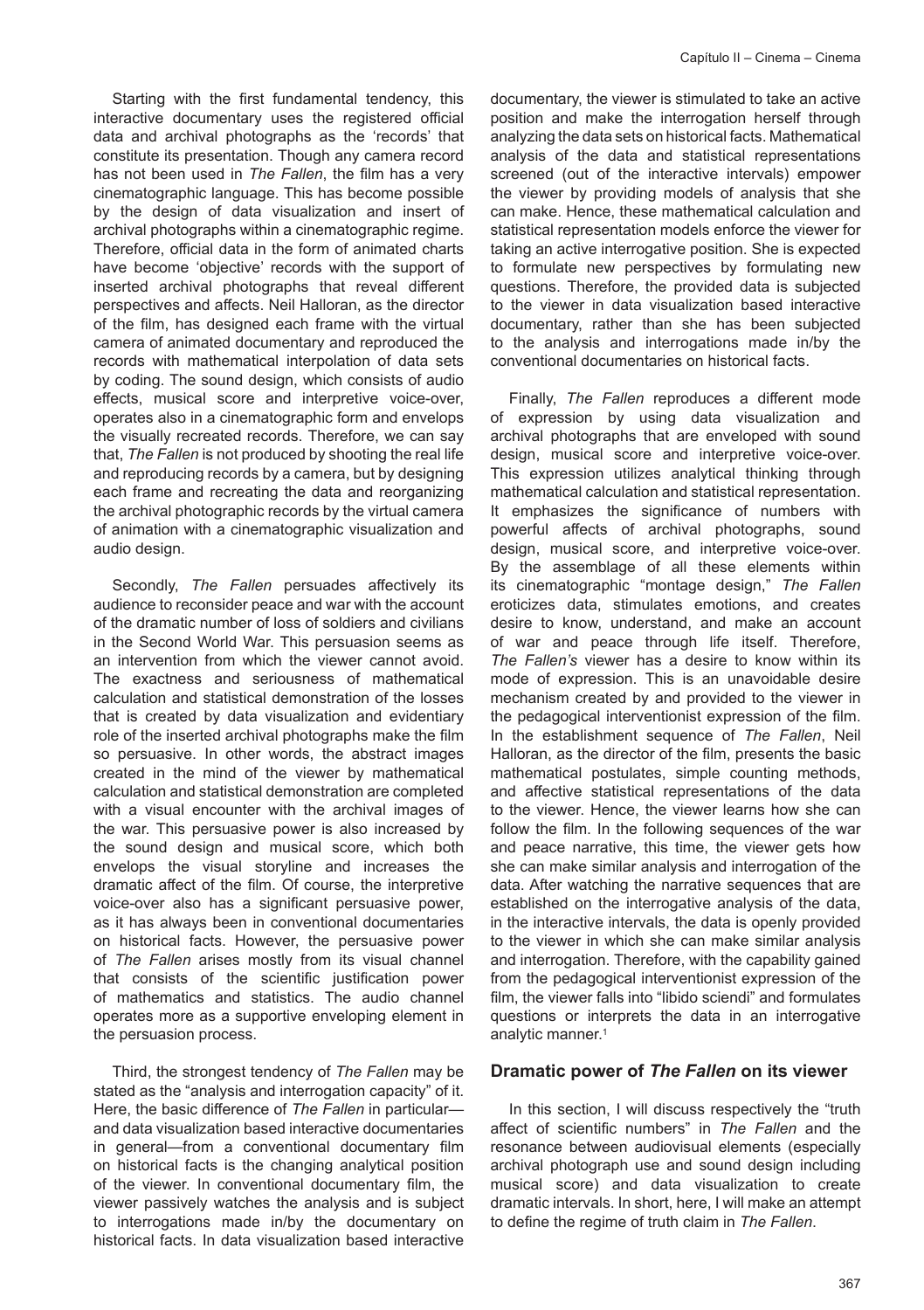Today, in the age of (big) data, the business world, public policy making and academic circles are all in the effort of attaching and legitimizing their positions and assertions with data by the operationalization of business analytics and/or data science. In a sense, today, truth can be more legitimately claimed by data and clearly represented by its visualization. In this vein, documentary filmmaking has always utilized data for its truth claim. But the rules of the game changed with the Internet. The Internet became the primary medium of continuous exponential generation of data. Hence, the interactive documentary, which is natively Internet based, has sought new modes that are based on data and its visualization. In parallel to that, there appeared a change in the regime of truth claim in data visualization based interactive documentary.

Data visualization based interactive documentary is relatively a new mode in documentary filmmaking. Though we know conventional regimes of truth claim in documentary, we have to explore the regime of truth claim in data visualization based interactive documentary. Here, I will discuss the regime of truth claim of *The Fallen* as an example. It is so obvious that mathematical calculations and statistical representations play an important role in the regime of truth claim of *The Fallen*. We may call this the truth affect of scientific numbers and their scientific representation. In addition to that, the regime of truth claim in *The Fallen* is reinforced by the cinematographic interweaving of data visualization with audiovisual elements. First, I will discuss the truth affect of scientific numbers and their scientific representation.

#### **The truth affect of scientific numbers and representation in** *The Fallen*

The scientific observation goes back to ancient Greek culture. In the beginning, it was simply observing with senses by being (there) in the observation environment, and taking down notes and drawing illustrations as Aristotle did as a naturalist. He made observations on natural life and documented them in his field notebooks as notes and drawings.<sup>2</sup> Later, scientific apparatuses such as thermometer, barometer, telescope, microscope, etc were invented. These apparatuses not only made scientific observations more precise and accurate but scientifically justified the observation itself. Later camera came and gained the status of being a scientific apparatus within its invention. According to Brian Winston, this has two main reasons. First, pictorial representation has become "a major mode of scientific evidence" within its history which in turn triggered and partially caused the invention of the camera itself. Secondly, there has always been a tendency to utilize "instruments of inscription" to produce data. In that sense, camera has been a powerful instrument of inscription for many scientific disciplines (Winston 1993, 37).

According to Winston, "modern science depends on modes of representations" that are reproduced by instruments of inscription (1993, 40). In his elaboration, Winston takes sociologist Bruno Latour's social character "obstinate dissenter," who does not believe the scientific outputs and is insistent to interrogate the scientist. The obstinate dissenter questions the formulation and process of scientific experiment. When this social character is permitted to enter into the laboratory to question the process there, she witnesses the reproduction of a shape by a device as a result of the experiment. The obstinate dissenter makes a significant observation at his point as Latour puts it: "We are at the junction of two worlds: a paper world that we have just left, and one of instruments we are just entering. A hybrid is produced at the interface: a raw image, to be used later in an article, that is emerging from an instrument" (quoted by Winston 1993, 41).

Winston concludes that "Latour equates *scientific instrument* with *inscription device*" (Winston 1993, 41). According to Latour, scientific texts are written based on the inscriptions that are reproduced by scientific instruments. In the setup of scientific instruments, both the scientist and the obstinate dissenter attend an "audio-visual" spectacle. As a result, the scientific knowledge is an output of "a visual set of inscriptions produced by the instrument and a verbal commentary uttered by the scientist" (Winston 1993, 41). At this point, Winston emphasizes that the position of the obstinate dissenter is very similar to the position of the viewer of a documentary film.

When documentary filmmakers liken their work to data collection or "voyages of discovery," they implicitly position their audiences as Latourian obstinate dissenters who have penetrated the lab of their filmmaking experiments. All the filmmakers' off-screen denials of objectivity, all off-screen protestations as to their own subjectivity (should they make them), are contained and, indeed, contradicted by the overwhelmingly powerful cultural context of science. (…) The centrality of this scientific connection to documentary is the most potent (and sole) legitimation for its evidentiary pretensions. Thus, documentarists cannot readily avoid the scientific and evidential because those contexts are "built in" to the cinematographic apparatus (Winston 1993, 41).

Here, we should open Winston's statement: When he states that the scientific and evidential contexts are "built in" to the cinematographic apparatus, he not only means the camera by itself, but the whole cinematographic apparatus including the camera as well. Here, the cinematographic apparatus consists of the cinematic narrative, the production process, the montage regime with all its audio-visual elements, techniques, and discourse. Therefore, Neil Halloran's data visualization based interactive documentary *The Fallen*, in which no real camera is used, still has a built in scientific and evidential context with its cinematographic regime. Here I will discuss how the truth claim of *The Fallen* operates without an evidentiary picture that is reproduced by a camera?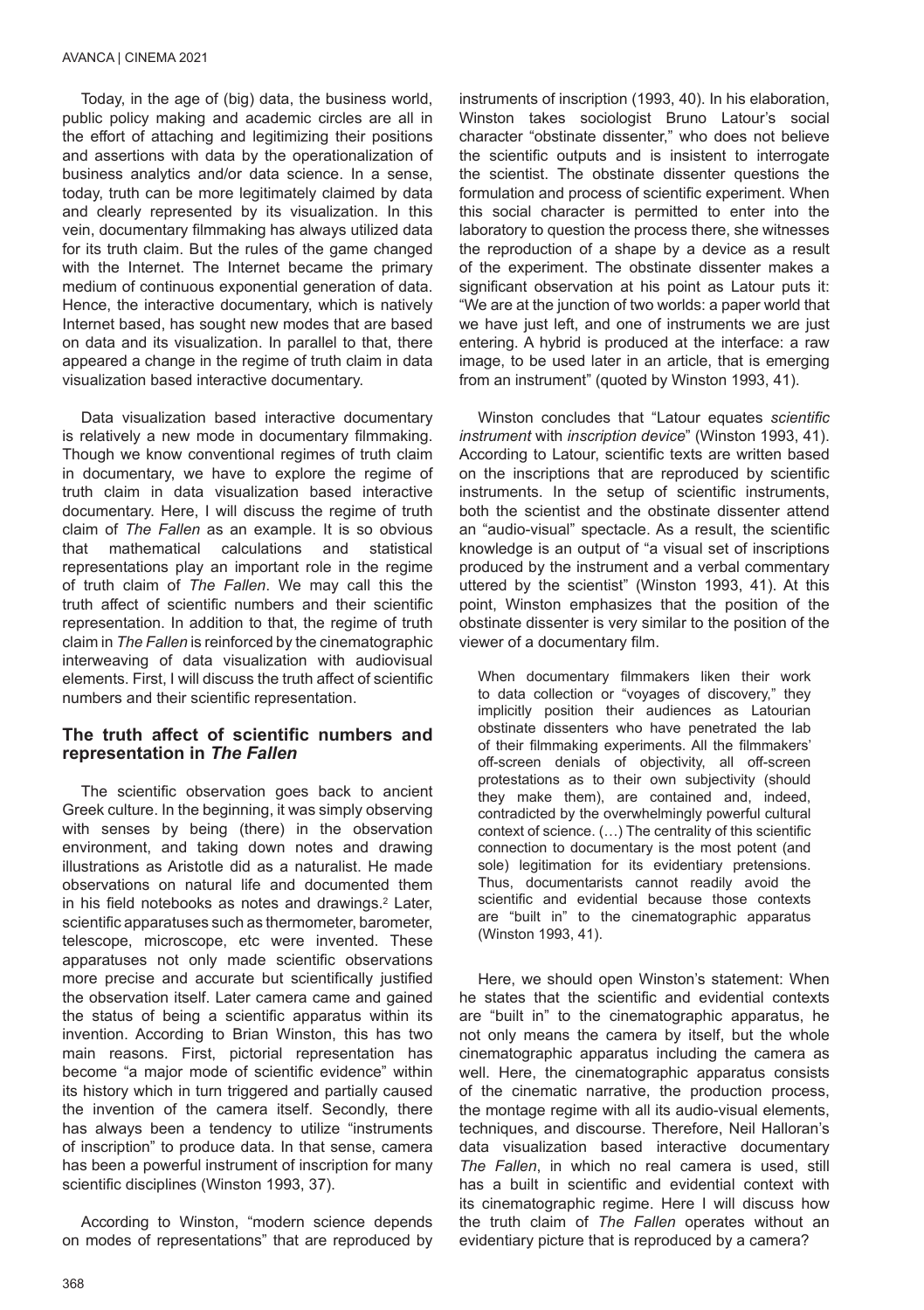Indeed, two different elements establish the built in scientific and evidential context of *The Fallen*. First, the data set consisting of numbers of dead soldiers and civilians in the Second World War—of which its source is given as a reference at the credits of the film maintain basically the scientific and evidential context. Here, the common public opinion about the scientific truthness of statistical data sets operates as the main justifier of the evidential context. However, the viewer mostly does not make an inquiry on the scientific relevance of the statistical data sets. Secondly, the statistical representation of the data sets by coding and interface design in a cinematographic montage regime both maintain and reinforce the scientific and evidential contexts. Here, the film utilizes not only the statistical representation but scientific language in its interpretive voice-over as well. At this point, for being able to reveal the role of the audio elements in the regime of truth claim of *The Fallen*, it becomes necessary to elaborate the sound design of the film.

#### **The resonance between cinematographic audiovisual elements and data visualization**

Sound design of *The Fallen* consists of voice-over, sound design (of ambient sounds and sound effects), and musical score. These sound elements are designed and composed by Andy Dollerson. First I will explore each of these elements separately. Then I will discuss their combination in themselves and in relation with the visual channel.

The voice-over of *The Fallen* is based on a well scripted narrative, which expands the affect of the visual channel of the film. As a common critique on voice-over in documentary cinema, this voice-over can also be called as "voice-of-God" commentary with its theatrically toned, well trained, authoritative male voice coming out of the frame. However, this time, it operates more in an interpretive manner with the sake of "thinly masking the impending chaos underlying documentary film's organization" (Takahashi 2017, 383). Its main intention can be defined as not only guiding the viewer for interpreting the numbers but encouraging her to learn to interpret them as well. In the design of the voice-over, dramatic gaps are established in which the voice-over goes into silence. In these gaps (such as the number of dead American soldiers (1:45-1:55); the dramatic number of dead Soviet soldiers (06:10-06:47); the number of Jewish people killed in the Holocaust (07:35-07:44)) data metaphorically "speaks for itself" (Takahashi 2017, 383). Although there is no voice-over in these dramatic gaps, there are ambient sounds such as wind and dramatic musical score. Takashi calls these sound elements "murmur." According to Takashi a murmur does not necessarily reference a human voice and can be produced by any technological means or be emitted by elements of the natural world such as wind, trees, etc. or the soundless sound of outer space. Takashi states that "whether human, machinic, natural, or animal, the murmur is figured as more of a continuous vibration than a sound object" and emphasizes that "the murmur thus exceeds the human as a speaking category, important for a time in which documentary is called on to speak" (Takahashi 2017, 384). Especially, the ticking sound in combination with the wind sound, as murmurs, in the rising numbers of dead Soviet soldiers scene really creates a very dramatic interval. Andy Dollerson's sound design, with its well designed interrelation of sound elements, makes the data not only be understood but deeply felt by the viewer as well.

In sum, we can say that, the regime of truth claim of *The Fallen* operates as a cumulative of the truthness of the scientific numbers with their statistical representation and the resonance between the data visualization and sound design, all within a cinematographic montage regime. In this montage regime, two interactive intervals come to fore and break the rules of the game. Not only the voice-over goes into silence but, except the murmurs, the film totally gives a pause to its audio-visual elements in its flow as well. Now the viewer becomes the director and takes the control of the screen.

### **Interactive intervals of** *The Fallen*

The film includes two interactive intervals. These intervals operate both as a pause in the flow of the film and as a stimulation for the viewer to become an active agent for interrogating the provided data. In this last part, I will explore the viewer engagement form of *The Fallen* and make an emphasis on its power of creating will to reproduce knowledge through interrogating data.

Lev Manovich states that "along with a graphical user interface, a database, navigable space, and simulation, dynamic data visualization is one of the genuinely new cultural forms enabled by computing" (Manovich 2008, 3). With this introductory statement, Manovich emphasizes two important aspects of computer based "dynamic" data visualization of our time, which is animated and/or interactive rather than static images First, he lists the computational elements which make computer-based "dynamic" data visualization possible as follows: development of graphical user interfaces for various computer operating systems; availability of different types of databases for different computational purposes; design of navigable spaces in which user can go into interaction by making selections among options; and capability of representing data through the simulation of mathematical functions. Secondly, he underlines the affordances of the computer medium that makes the dynamic data visualization widespread and "normal." With the affordances of today's computers, not only larger data sets can be visualized but also interactivity can be maintained within the data provided. Manovich calls this capacity "reversibility" (Manovich 2008, 6). Here, reversibility emerges from the capacity of interacting with the visualization. In a reversible interactive data visualization project such as *The Fallen*, the viewer can get more information that reproduced the statistical representations. Hence, the